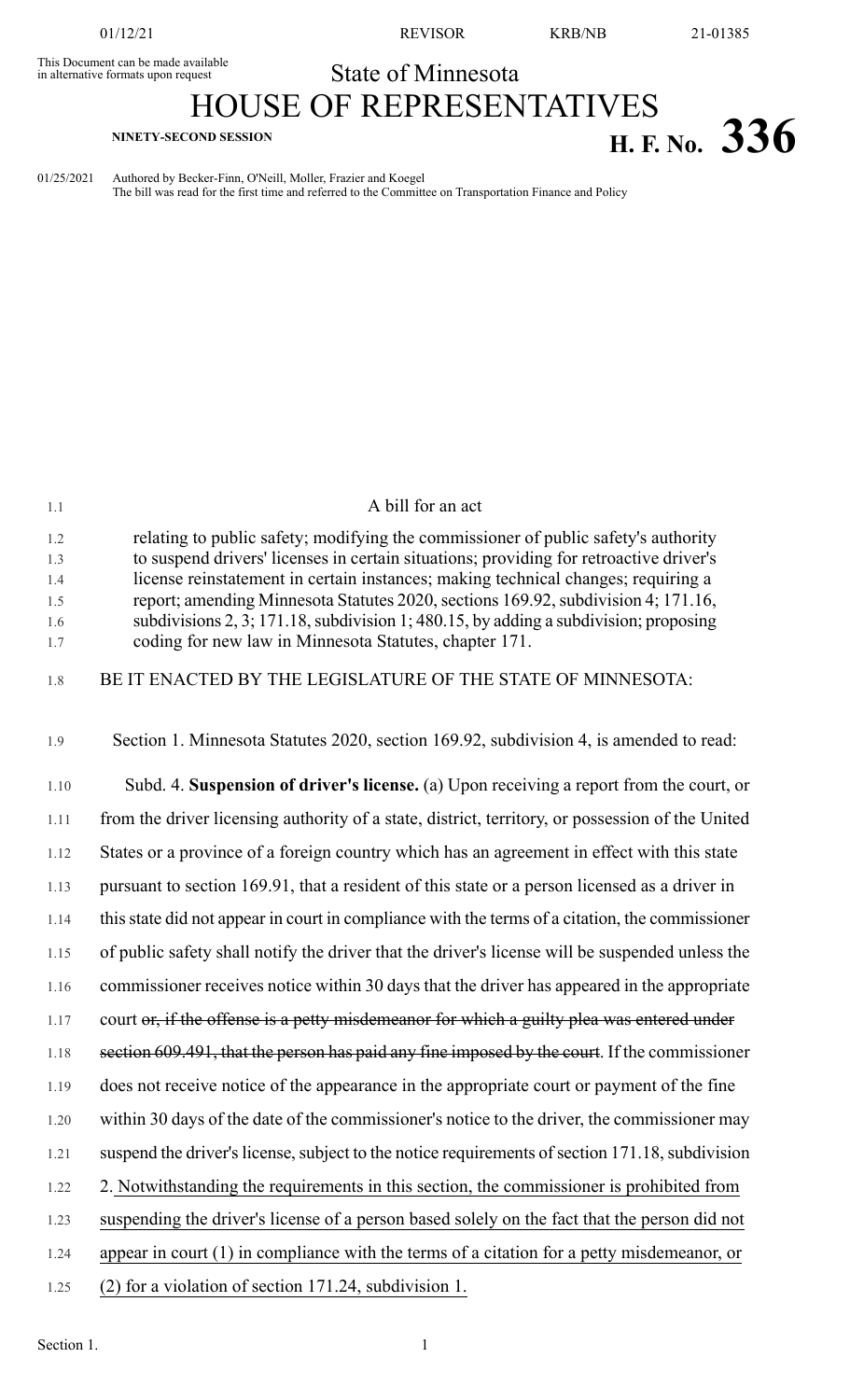2.1 (b) The order of suspension shall indicate the reason for the order and shall notify the 2.2 driver that the driver's license shall remain remains suspended until the driver has furnished 2.3 evidence, satisfactory to the commissioner, of compliance with any order entered by the 2.4 court. 2.5 (c) Suspension shall be ordered under this subdivision only when the report clearly 2.6 identifies the person arrested; describes the violation, specifying the section of the traffic 2.7 law, ordinance or rule violated; indicates the location and date of the offense; and describes 2.8 the vehicle involved and its registration number. 2.9 Sec. 2. Minnesota Statutes 2020, section 171.16, subdivision 2, is amended to read: 2.10 Subd. 2. **Commissioner shall suspend.** (a) The court may recommend the suspension 2.11 of the driver's license of the person so convicted, and the commissioner shall suspend such 2.12 license as recommended by the court, without a hearing as provided herein. 2.13 (b) The commissioner is prohibited from suspending a person's driver's license if the 2.14 person was convicted only under section 171.24, subdivision 1 or 2. 2.15 Sec. 3. Minnesota Statutes 2020, section 171.16, subdivision 3, is amended to read: 2.16 Subd. 3. **Suspension for Failure to pay fine.** When any court reports to The 2.17 commissioner must not suspend a person's driver's license based solely on the fact that a 2.18 person: (1) has been convicted of violating a law of this state or an ordinance of a political 2.19 subdivision which regulates the operation or parking of motor vehicles, (2) has been 2.20 sentenced to the payment of a fine or had a surcharge levied against that person, or sentenced 2.21 to a fine upon which a surcharge was levied, and (3) has refused or failed to comply with 2.22 that sentence or to pay the surcharge<del>, notwithstanding the fact that the court has determined</del> 2.23 that the person has the ability to pay the fine or surcharge, the commissioner shall suspend 2.24 the driver's license of such person for 30 days for a refusal or failure to pay or until notified 2.25 by the court that the fine or surcharge, or both if a fine and surcharge were not paid, has 2.26 been paid. 2.27 Sec. 4. Minnesota Statutes 2020, section 171.18, subdivision 1, is amended to read: 2.28 Subdivision 1. **Offenses.** (a) The commissioner may suspend the license of a driver 2.29 without preliminary hearing upon a showing by department records or other sufficient 2.30 evidence that the licensee: 2.31 (1) has committed an offense for which mandatory revocation of license isrequired upon

2.32 conviction;

Sec. 4.  $\hspace{2.5cm}2$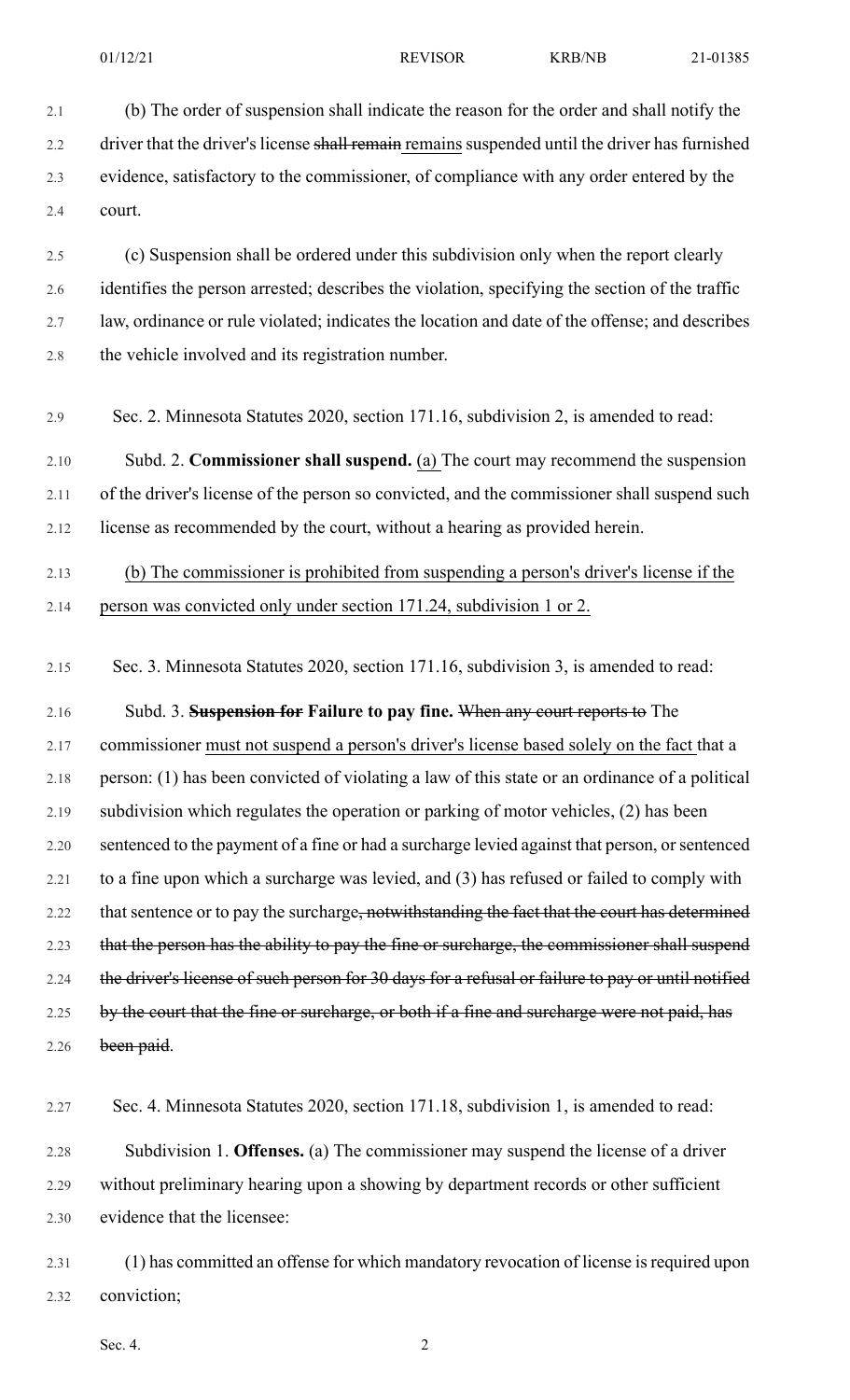3.1 (2) has been convicted by a court for violating a provision of chapter 169 or an ordinance 3.2 regulating traffic, other than a conviction for a petty misdemeanor, and department records 3.3 show that the violation contributed in causing an accident resulting in the death or personal 3.4 injury of another, or serious property damage; 3.5 (3) is an habitually reckless or negligent driver of a motor vehicle; 3.6 (4) is an habitual violator of the traffic laws; 3.7 (5) is incompetent to drive a motor vehicle as determined in a judicial proceeding; 3.8 (6) has permitted an unlawful or fraudulent use of the license; 3.9 (7) has committed an offense in another state that, if committed in this state, would be 3.10 grounds for suspension; 3.11 (8) has committed a violation of section 169.444, subdivision 2, paragraph (a), within 3.12 five years of a prior conviction under that section; 3.13 (9) has committed a violation of section 171.22, except that the commissioner may not 3.14 suspend a person's driver's license based solely on the fact that the person possessed a 3.15 fictitious or fraudulently altered Minnesota identification card; 3.16 (10) has failed to appear in court as provided in section 169.92, subdivision 4; 3.17 (11) has failed to report a medical condition that, if reported, would have resulted in 3.18 cancellation of driving privileges; 3.19 (12) has been found to have committed an offense under section 169A.33; or 3.20 (13) has paid or attempted to pay a fee required under this chapter for a license or permit 3.21 by means of a dishonored check issued to the state or a driver's license agent, which must 3.22 be continued until the registrar determines or is informed by the agent that the dishonored 3.23 check has been paid in full. 3.24 However, an action taken by the commissioner under clause (2) or (5) must conform to the 3.25 recommendation of the court when made in connection with the prosecution of the licensee. 3.26 (b) The commissioner may not suspend is prohibited from suspending the driver's license 3.27 of an individual under paragraph (a) who was convicted of a violation of section 171.24, 3.28 subdivision 1, whose license was under suspension at the time solely because of the 3.29 individual's failure to appear in court or failure to pay a fine or 2.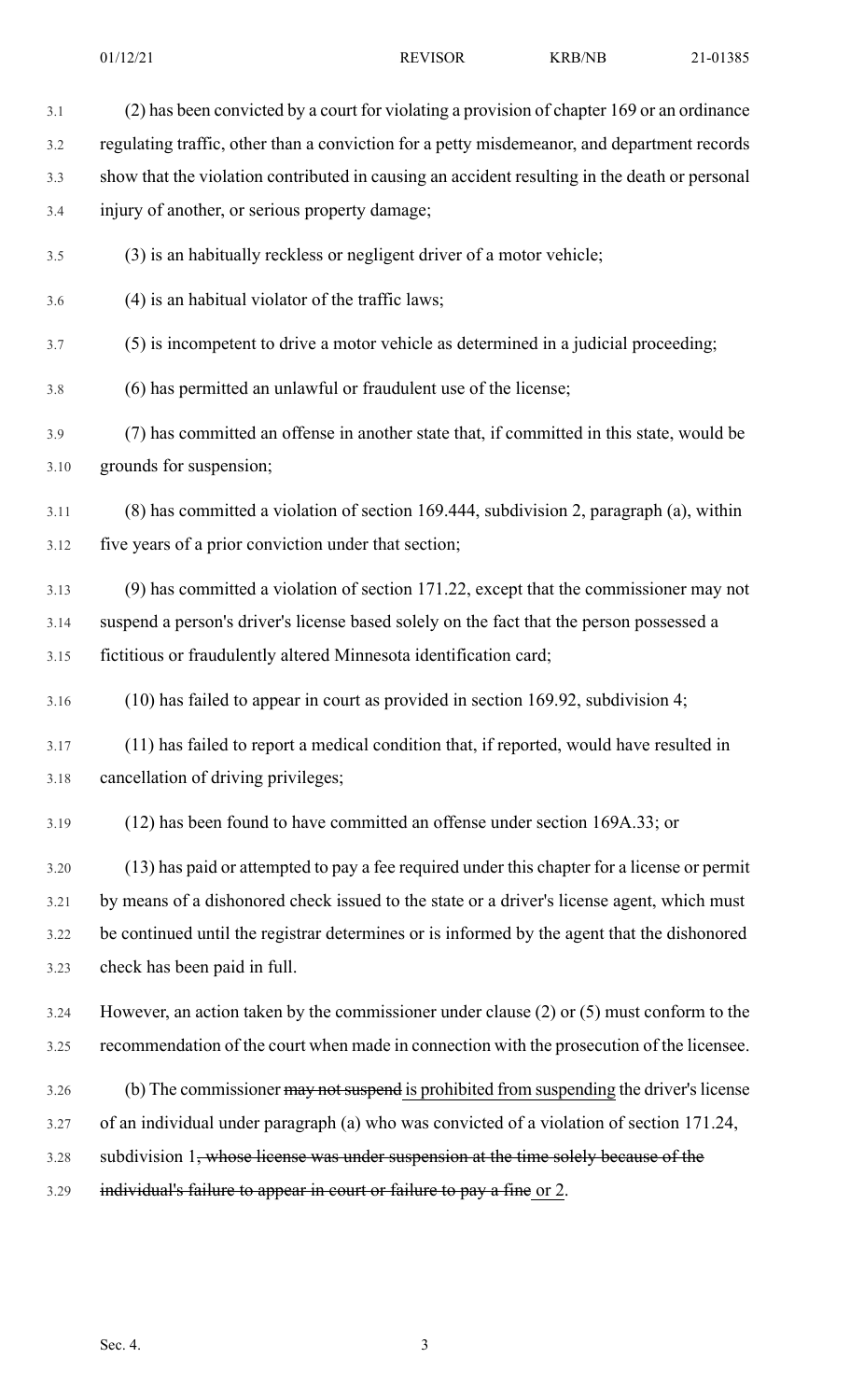| Sec. 5. [171.325] DRIVER'S LICENSE SUSPENSIONS AND REVOCATIONS;                                      |
|------------------------------------------------------------------------------------------------------|
| <b>REPORTS.</b>                                                                                      |
| Subdivision 1. Issuance, suspensions, and revocations. (a) Annually by February 15,                  |
| the commissioner of public safety must report to the chairs and ranking minority members             |
| of the legislative committees with jurisdiction over public safety and transportation on the         |
| status of drivers' licenses issued, suspended, and revoked. The commissioner must make               |
| the report available on the department's website.                                                    |
| (b) At a minimum, the report must include:                                                           |
| (1) the total number of drivers' licenses issued, suspended, and revoked as of January 1             |
| of the year the report is submitted, broken down by county;                                          |
| (2) for each of the previous eight calendar years, the total number of drivers' licenses             |
| suspended and the number of suspended licenses reinstated; and                                       |
| (3) for each of the previous eight calendar years, the total number of drivers' licenses             |
| revoked and the number of revoked licenses reinstated.                                               |
| (c) For purposes of paragraph (b), clauses $(1)$ , $(2)$ , and $(3)$ , the report must identify each |
| type of suspension or revocation authorized by statute or rule and include the number of             |
| licenses suspended or revoked for each type.                                                         |
| Subd. 2. Charges, convictions, and fines. (a) Annually by February 15, the state court               |
| administrator must report to the chairs and ranking minority members of the legislative              |
| committees with jurisdiction over public safety and transportation on (1) charges and                |
| convictions for driving after suspension or revocation, and (2) payment of fines for violations      |
| related to operation of a motor vehicle. The administrator must make the report available            |
| on the state court's website.                                                                        |
| (b) At a minimum, the report must include:                                                           |
| (1) for each of the previous eight calendar years, the number of charges under section               |
| 171.24, subdivisions 1 and 2, broken down by the charges for each subdivision and indicating         |
| whether the court appointed the public defender to represent the defendant;                          |
| (2) for each of the previous eight calendar years, the number of convictions under section           |
| 171.24, subdivisions 1 and 2, broken down by the convictions for each subdivision and                |
| indicating whether the court appointed the public defender to represent the defendant; and           |
| (3) for the past calendar year, for all charges on violations related to the operation of a          |
| motor vehicle and included on the uniform fine schedule authorized under section 609.101,            |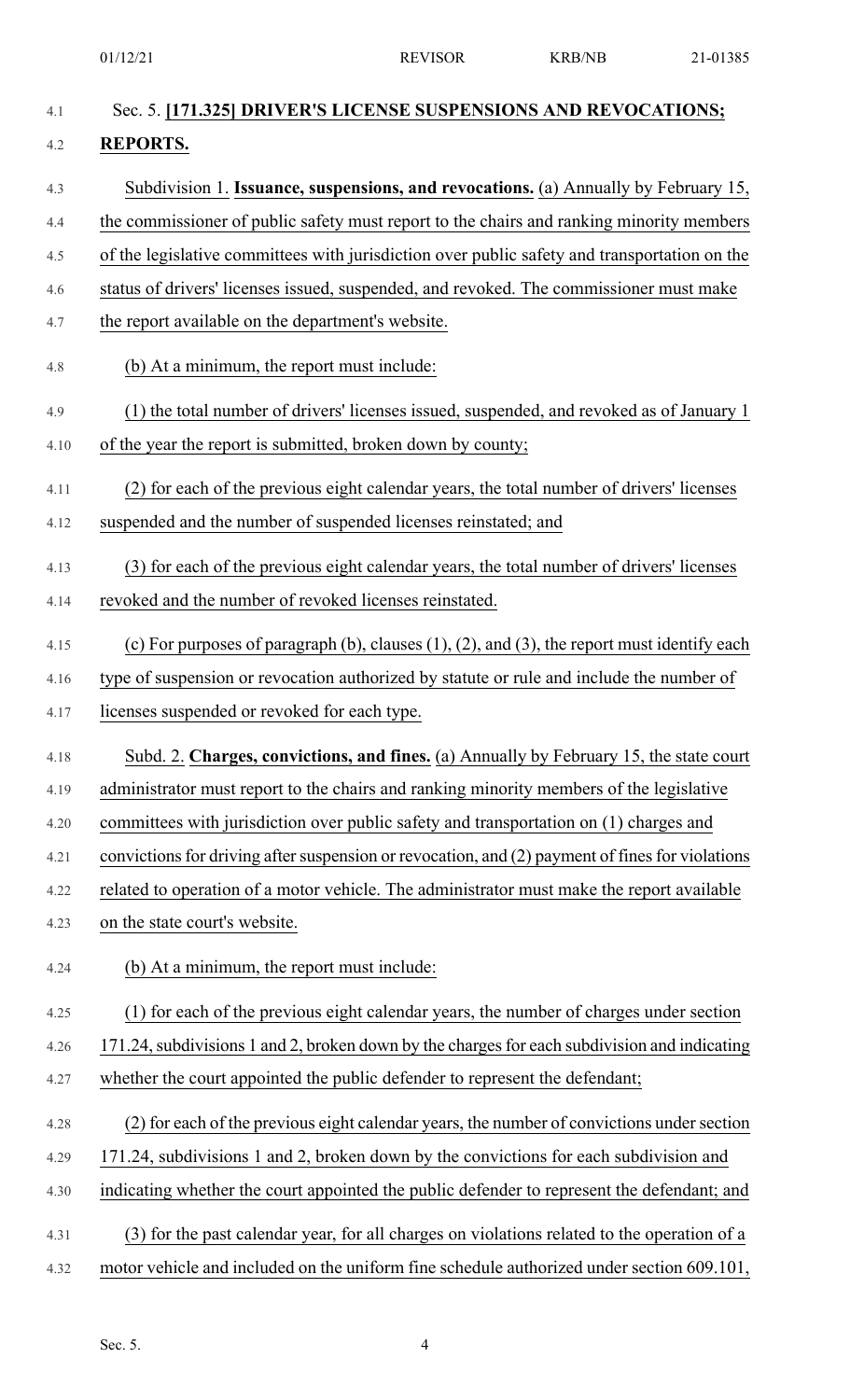|  | subdivision 4, the percentage of fines, broken down by whether the court appointed the |  |  |
|--|----------------------------------------------------------------------------------------|--|--|
|  |                                                                                        |  |  |

- 5.2 public defender to represent the defendant, that:
- 5.3 (i) were paid in full by the due date on the citation;
- 5.4 (ii) were paid in full through a payment plan;
- 5.5 (iii) accrued late charges;
- 5.6 (iv) were sent to court collections; and
- 5.7 (v) were sent to the Department of Revenue for collection.
- 5.8 Sec. 6. Minnesota Statutes 2020, section 480.15, is amended by adding a subdivision to 5.9 read:
- 5.10 Subd. 8a. **Motor vehicle charges and conviction data; report.** The court administrator
- 5.11 shall collect, compile, and report the data on (1) charges and convictions for driving after
- 5.12 suspension or revocation, and (2) payment of fines for violations related to operation of a
- 5.13 motor vehicle, as required under section 171.325.

## 5.14 Sec. 7. **RETROACTIVE DRIVER'S LICENSE REINSTATEMENT.**

- 5.15 (a) The commissioner of public safety must make an individual's driver'slicense eligible
- 5.16 for reinstatement if the license is solely suspended pursuant to:
- 5.17 (1) Minnesota Statutes 2020, section 169.92, subdivision 4;
- 5.18 (2) Minnesota Statutes 2020, section 171.16, subdivision 2, if the person was convicted
- 5.19 only under Minnesota Statutes, section 171.24, subdivision 1 or 2;
- 5.20 (3) Minnesota Statutes 2020, section 171.16, subdivision 3; or
- 5.21 (4) any combination of clauses  $(1)$ ,  $(2)$ , and  $(3)$ .
- 5.22 (b) By December 1, 2021, the commissioner must provide written notice to an individual
- 5.23 whose license has been made eligible for reinstatement under paragraph (a), addressed to
- 5.24 the licensee at the licensee's last known address.
- 5.25 (c) Notwithstanding any law to the contrary, before the license isreinstated, an individual
- 5.26 whose driver's license is eligible for reinstatement under paragraph (a) must pay a
- 5.27 reinstatement fee of \$20.
- 5.28 (d) The following applies for an individual who is eligible for reinstatement under
- 5.29 paragraph (a) and whose license was suspended, revoked, or canceled under any other
- 5.30 provision in Minnesota Statutes: